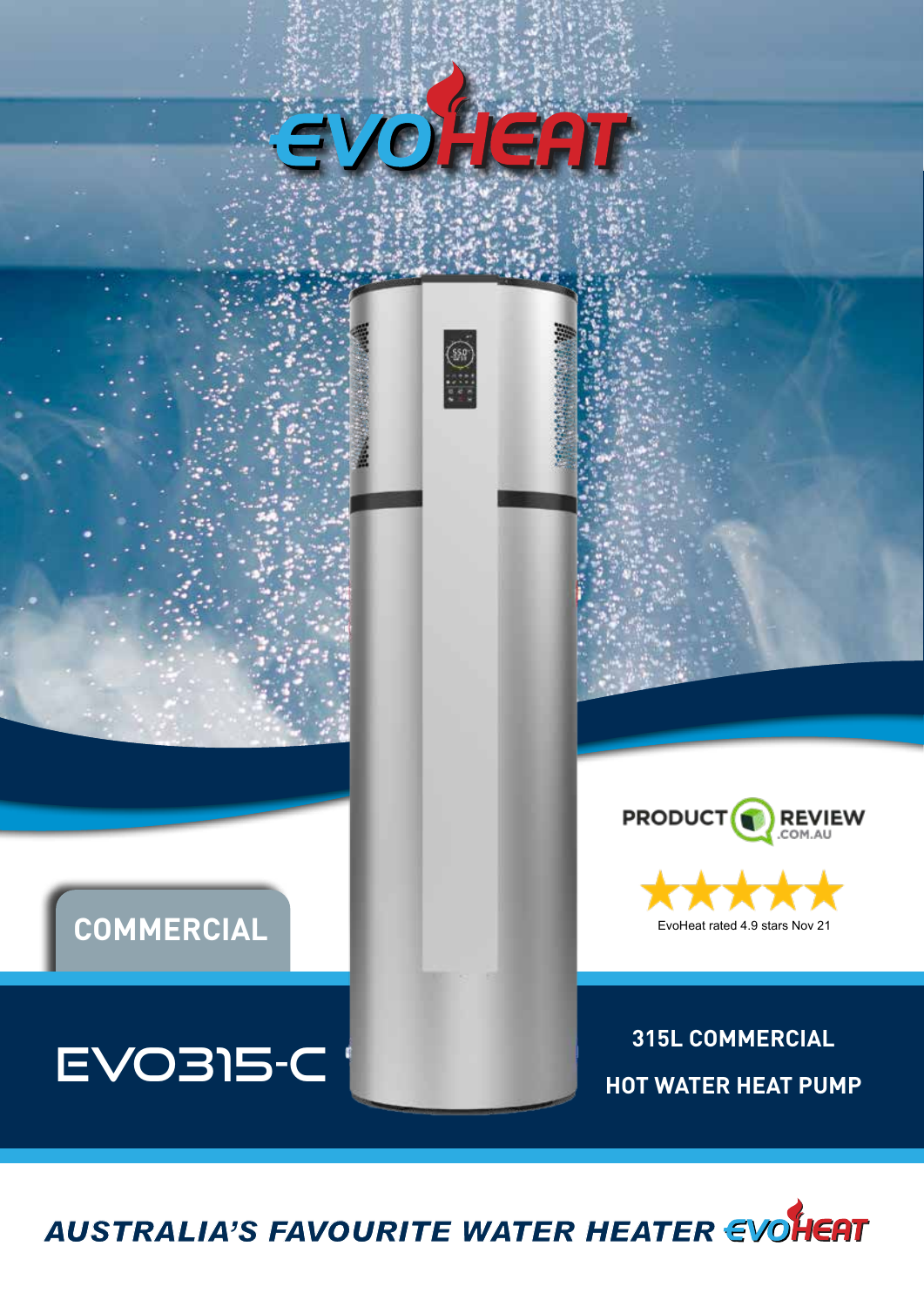#### **HOT WATER YOU CAN RELY ON**

Like most other appliances, an increased focus on energy efficiency over the past 20 years has led to significant advancements in hot water systems. So don't just replace it with what you've always had – REPLACE IT WITH SOMETHING BETTER!

### **THE EVO 315-C**

The Evo315-C is the next evolution in water heating, with advanced energy efficiency technologies and built in smart features to ensure you're provided with clean, safe, and economical hot water all year round.

Specifically designed for simple replacement of existing 315/400L triple element electric boilers; the Evo315-C utilises the same compact footprint, requires no additional plumbing or electric modifications, and is capable of producing a whopping 10.8kW of heat - using just a fraction of the comparable energy.

# **Cut your energy consumption by more than 50%, without sacrificing performance!**

#### **IDEAL FOR COMMERCIAL APPLICATIONS**

Compact in size, yet powerful enough to supply 315 liters of hot water, the Evo 315-C is ideal for commercial applications such as resorts, hotels and motels, restaurants and retail outlets.

## **A HEAT PUMP EXTRACTS ENERGY FROM THE SURROUNDING AIR**

**DARWIN** Not only will it save you on electricity - the Evo315-C is also registered with the Australian Federal Government Clean Energy Regulator as an energy efficient water heater. Once installed, you could also be eligible to receive up to \$1,000\* towards the costs of your system! \*Actual amounts will vary

| <b>Climate Zone</b> | <b>Certificates (STCS)</b> |
|---------------------|----------------------------|
| ZONE 1              | 22 STCS                    |
| ZONE <sub>2</sub>   | 21 STCS                    |
| ZONE <sub>3</sub>   | 27 STCS                    |
| ZONE 4              | 28 STCS                    |
| ZONE <sub>5</sub>   | 27 STCS                    |

**5 2 3 4 5 BRISBANE TOWNSVILLE CANBERRA SYDNEY MELBOURNE HOBART ADELAIDE PERTH ALICE SPRINGS**

\*All STC ratings revised 1/1/2022 due to the reduced deeming period as per the Clean Energy Regulator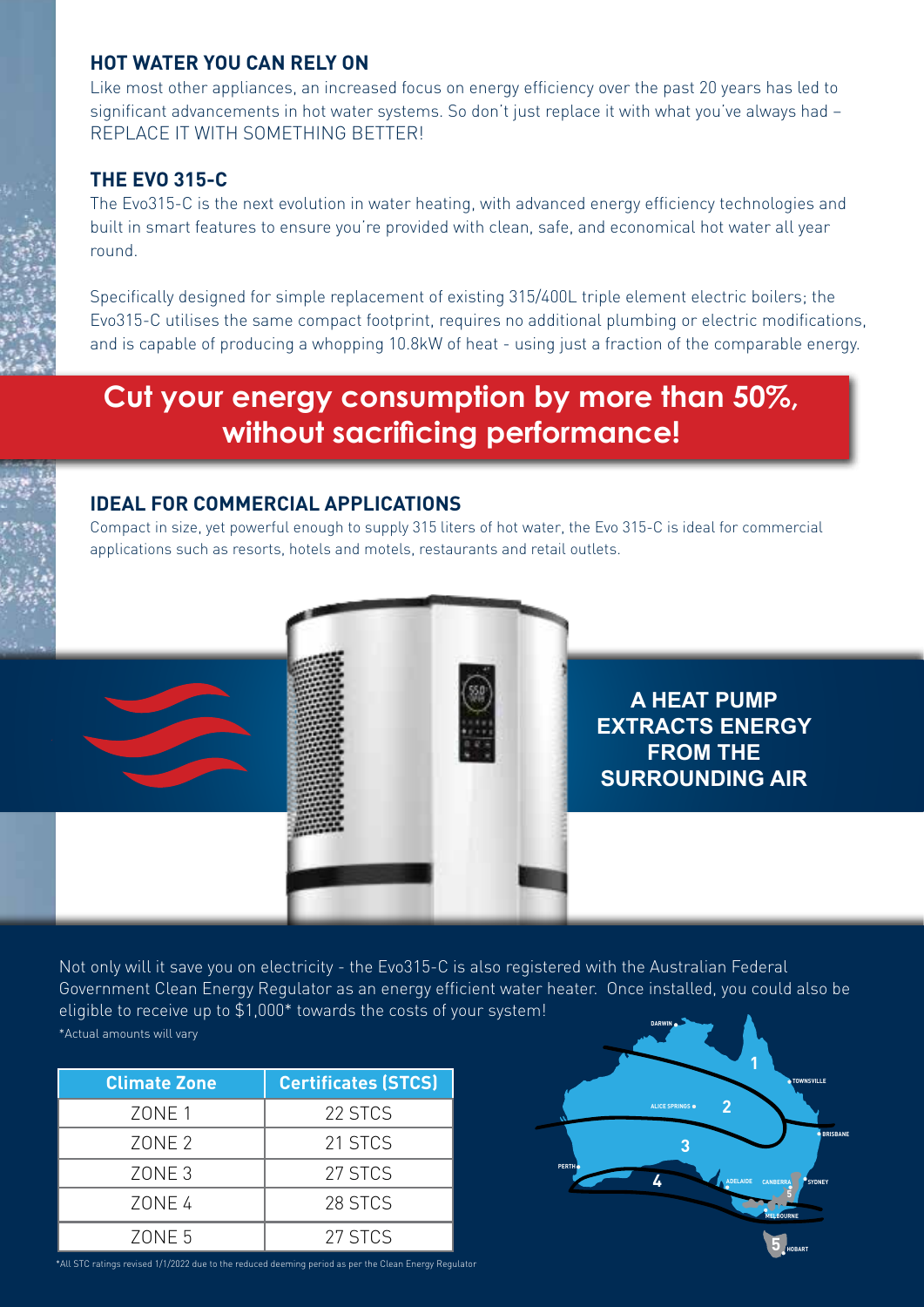#### **HIGH PERFORMANCE & FAST RECOVERY**

Designed with the latest heat pump technology and additional element boost, the Evo315-C ensures high performance and fast recovery every time!

#### **SIMPLE & COST EFFECTIVE UPGRADE**

The Evo315-C is a stylish compact all in one system. There are no roof panels, no additional components to assemble on site, and no extra parts or pipes required. This results in a simple and cost-effective upgrade when installed to the same location as your existing water heater.





EvoHeat has been awarded the Hot Water Product Review Award for the last consecutive four years. The Evo270-1 continues to be recognised by Australian consumers for its advanced energy efficiencies and smart features. ProductReview.com.au is one of the most trusted online review sites for Australian consumers seeking real options and reviews. Their annual awards highlight products and services that have been recognised as the best and most reliable purchasing choice available to Australian consumers.

**AUSTRALIA'S FAVOURITE WATER HEATER EVOLUTE**